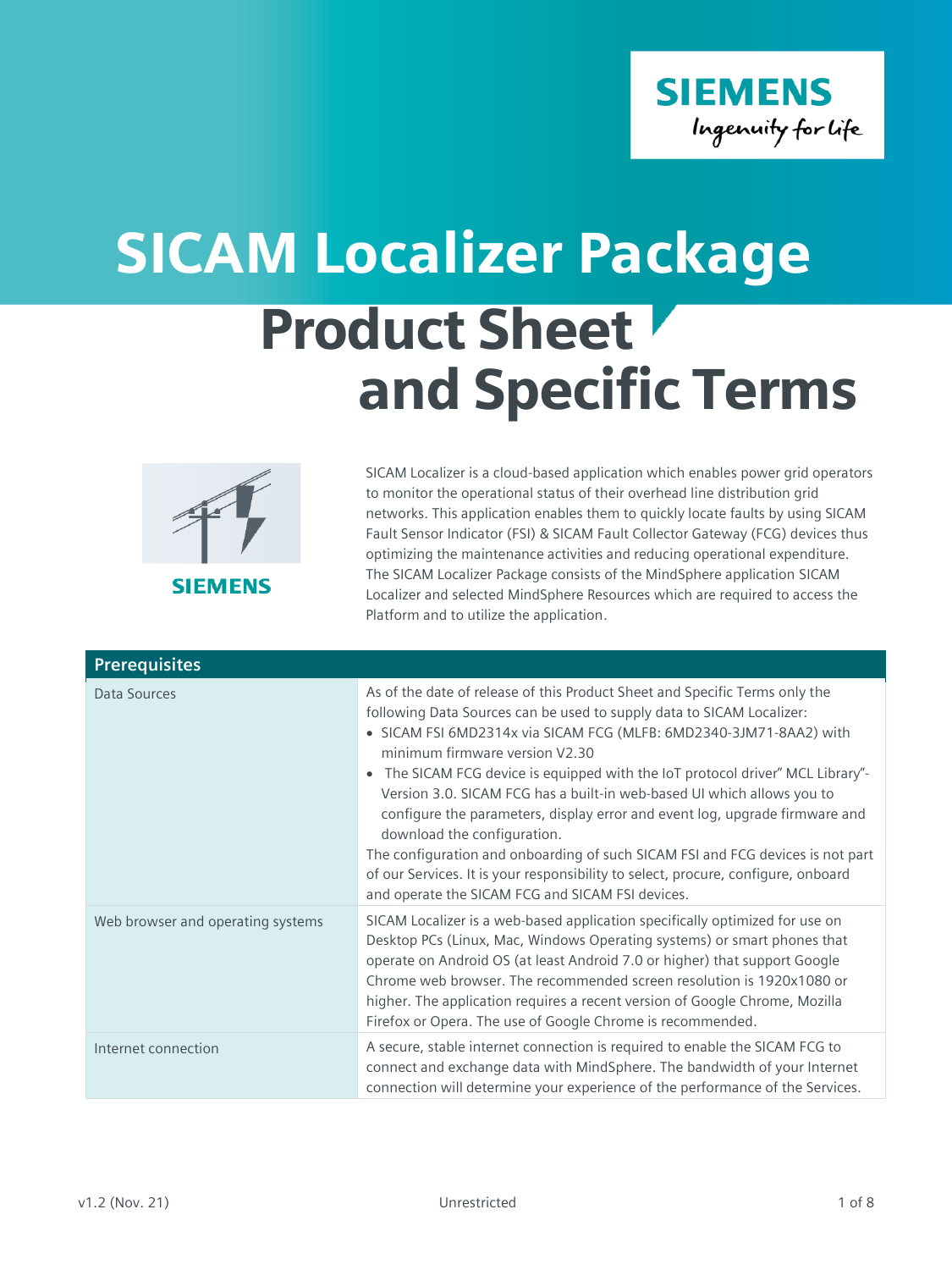| <b>Description of the SICAM Localizer application</b> |                                                                                                                                                                                                                                                                                                                                                                                                                                                                                                                                                                                                                                                                                                                                                                                                        |
|-------------------------------------------------------|--------------------------------------------------------------------------------------------------------------------------------------------------------------------------------------------------------------------------------------------------------------------------------------------------------------------------------------------------------------------------------------------------------------------------------------------------------------------------------------------------------------------------------------------------------------------------------------------------------------------------------------------------------------------------------------------------------------------------------------------------------------------------------------------------------|
| General                                               | The SICAM Localizer application allows you to visualize and evaluate load<br>currents at various points of your overhead line distribution grid feeder. The<br>following views are provided as part of this application and are described in<br>more detail below:<br>$\bullet$ Grid<br>• Load Analysis<br>$\bullet$ Fault<br>$\bullet$ Event<br>• Asset Configuration<br>• Firmware Configuration                                                                                                                                                                                                                                                                                                                                                                                                     |
| Grid                                                  | In the Grid view, SICAM FCG locations are depicted geographically with an<br>integrated Google Maps view. All locations with an active event (e.g. a fault) are<br>highlighted in the map. On selection of any asset on grid page, you can view the<br>asset details and all the associated active event list from the right-side panel.<br>Alternately, you can select an active event from the right-side panel and the map<br>will zoom to the respective device location belonging to that event. You can also<br>visualize the section of the feeder line which is more prone to faults in Fault<br>prone zone view by clicking on the Fault view icon.<br>Additionally, you can acknowledge the alarm giving an indication to other Users<br>that someone is taking care of the faulted section. |
| Load Analysis                                         | In the Load Analysis view, you can analyze the performance of a selected feeder<br>or a phase of the feeder in a configurable time frame. You can perform Load<br>analysis using the following measured values: average current, maximum<br>current, minimum current or instantaneous current.<br>Graphical representation of current for the phases A, B, C [y-axis] in respective<br>group and the date and time [x-axis] can be visualized on the PC/smartphone<br>screen. Additionally, you can download a trend report in Excel format for your<br>records / use.                                                                                                                                                                                                                                 |
| Faults                                                | In the Fault view, you can perform an easy analysis of temporary/permanent<br>phase faults and di/dt faults which have occurred in the feeder. You can see the<br>fault records associated with the fault event via the graphical representation<br>(under the Trends tab of the Faults section) and in the tabular format (under the<br>Reports tab of the Faults section). The duration of the Faults can be filtered by<br>the date range. Additionally, you can also download a trend report in Excel<br>format for your records / use.                                                                                                                                                                                                                                                            |
| Events                                                | In the Events view, you can visualize a report of events which have occurred on<br>phases A, B, C of the selected feeder (other than fault events) like voltage<br>presence / absence, FSI Battery status, reset commands. The duration of the<br>Event Log can be set by a date range.                                                                                                                                                                                                                                                                                                                                                                                                                                                                                                                |
| <b>Asset Configuration</b>                            | The Asset configuration functionality enables you to create Assets in SICAM<br>Localizer that will receive, and report data associated with the devices (SICAM<br>FCG/SICAM FSI). The creation of Assets is done by entering asset-related details<br>and scanning the QR code on SICAM FCG/SICAM FSI via QR Code scanner /Mobile<br>Camera connected to device running SICAM Localizer.                                                                                                                                                                                                                                                                                                                                                                                                               |
| Firmware Configuration                                | With the Firmware Configuration functionality, you can remotely upgrade the<br>firmware of the SICAM FSI and FCG devices. The SICAM FCG and FSI firmware is<br>not part of the Services and you may download from the Siemens Internet page<br>https://support.industry.siemens.com/cs/start?lc=en-WW or is distributed by the<br>Siemens customer care representative or via sales channels.                                                                                                                                                                                                                                                                                                                                                                                                          |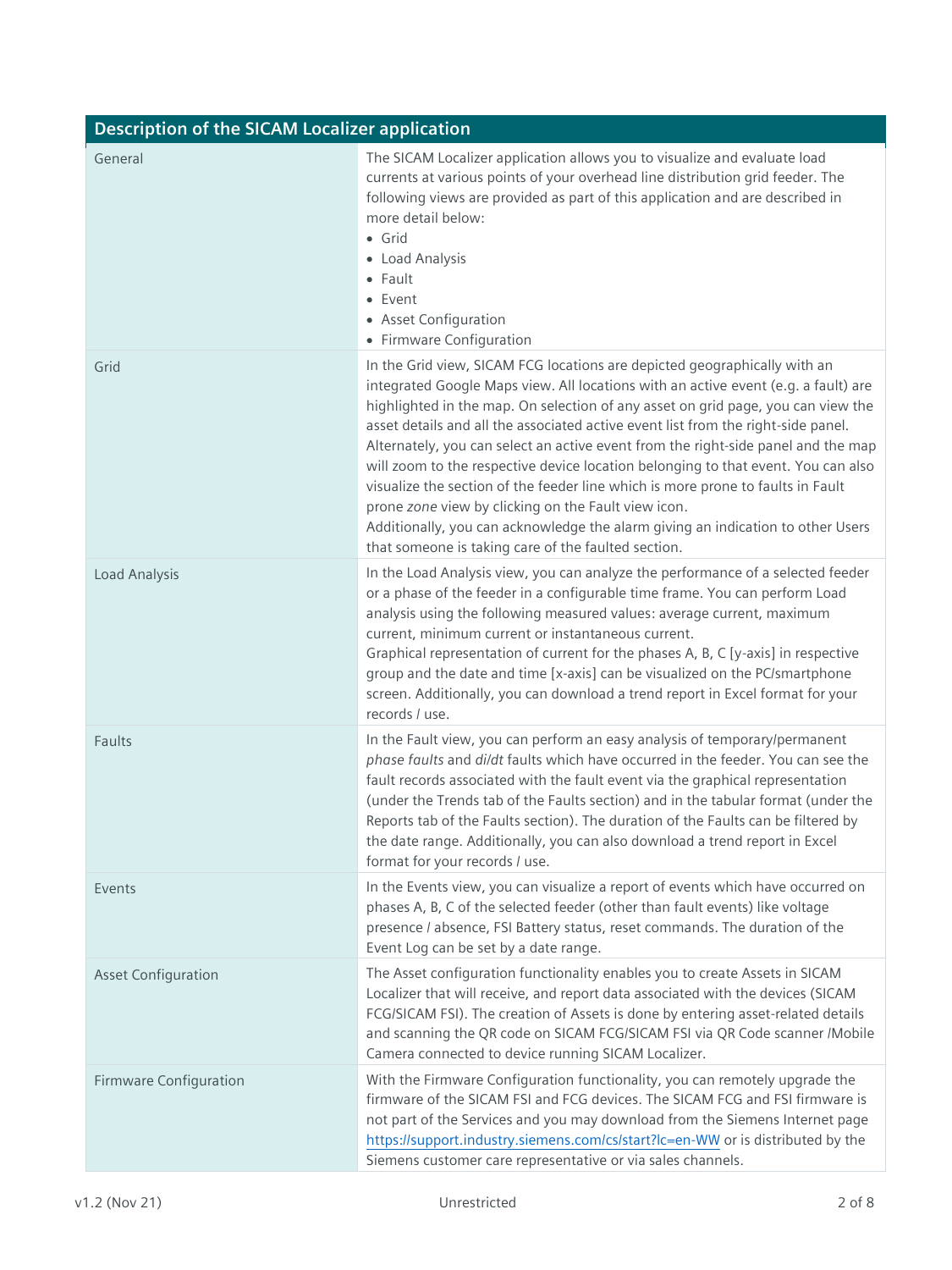| E-mail notifications     | Upon enabling the e-mail notifications, the User will receive periodic reports to<br>the registered e-mail address. This e-mail includes:<br>• Fault Prone Zone report<br>• Transformer overload report                                                                                                                                                                                                                                                                                                                                                                                                                                                                                                                                                                                                                                                                                                                               |
|--------------------------|---------------------------------------------------------------------------------------------------------------------------------------------------------------------------------------------------------------------------------------------------------------------------------------------------------------------------------------------------------------------------------------------------------------------------------------------------------------------------------------------------------------------------------------------------------------------------------------------------------------------------------------------------------------------------------------------------------------------------------------------------------------------------------------------------------------------------------------------------------------------------------------------------------------------------------------|
| <b>SMS</b> notifications | The User can register a phone number for receiving SMS notifications in case of<br>a fault. This SMS includes:<br>• The time stamp of the fault<br>• The name of the Asset<br>• Brief information about fault<br>• A link to the FCG location in SICAM Localizer application.                                                                                                                                                                                                                                                                                                                                                                                                                                                                                                                                                                                                                                                         |
| Application permissions  | SICAM Localizer application is operated in data centers in the Area European<br>Union and processes the following data:<br>• Time series data which includes the variables received from an asset within<br>defined continuous time cycles.<br>• Asset configuration data which describes the asset (e.g. asset name, location).<br>• Event data which includes the variables received from an asset.<br>• Fault data which includes the variables received from an asset.<br>The application performs the following activities which modifies or amends Your<br>Content in your Account on your behalf:<br>• Evaluate and process information presented in different views within this<br>application and store the results as time series or event data.<br>• Update asset configuration data in order to use the functionalities of this<br>application.<br>• Store file data containing application settings changed by the User. |

| <b>Description of MindSphere Resources</b> |                                                                                                                                                                                                                                                                                                                                                                                                                                                                                                                                                                                                                                                                                                                                                                                                                                                                                                                                                                                                                                                                                                                                                                                                                                                                                                                                                                                                                                                                                                                                                                       |
|--------------------------------------------|-----------------------------------------------------------------------------------------------------------------------------------------------------------------------------------------------------------------------------------------------------------------------------------------------------------------------------------------------------------------------------------------------------------------------------------------------------------------------------------------------------------------------------------------------------------------------------------------------------------------------------------------------------------------------------------------------------------------------------------------------------------------------------------------------------------------------------------------------------------------------------------------------------------------------------------------------------------------------------------------------------------------------------------------------------------------------------------------------------------------------------------------------------------------------------------------------------------------------------------------------------------------------------------------------------------------------------------------------------------------------------------------------------------------------------------------------------------------------------------------------------------------------------------------------------------------------|
|                                            | The following MindSphere resources ("MindSphere Resources") are included in the SICAM Localizer Package.                                                                                                                                                                                                                                                                                                                                                                                                                                                                                                                                                                                                                                                                                                                                                                                                                                                                                                                                                                                                                                                                                                                                                                                                                                                                                                                                                                                                                                                              |
| <b>Base Tenant</b>                         | The Base Tenant provides you with a dedicated Account (also referred to as<br>"Tenant") on MindSphere. It enables you to login to your Account via the<br>respective URL provided by us and is required for use of the application and<br>MindSphere Resources.<br>Base Tenant includes 1 Admin User and provides you with the following<br>administration tools available on the MindSphere Launchpad:<br>• Usage Transparency: provides information regarding your consumption of<br>MindSphere Resources.<br>• Settings: allow managing Users, permissions, rights, roles, groups,<br>Collaborations, subtenants and tenant provider information. For every User,<br>an individual login is required. Users are also permitted to access and utilize<br>the user management for the purpose of receiving a service from you.<br>However, a user that receives a service from you shall not be granted with<br>administration rights, except for administration rights that are offered by the<br>user management of a subtenant.<br>• Asset Manager: use Asset Manager to onboard & offboard agents to your<br>Account; configure assets, asset types and aspect types; manage the Sharing<br>of assets under a Collaboration between Accounts using Cross-Tenancy. The<br>User that is entitled to administrate the Asset Manager may permit users of a<br>subtenant who receive a service from you to directly access the Asset Manager<br>in relation to the respective subtenant.<br>• Upgrade: use Upgrade to order available upgrades to your subscribed and |
|                                            | additionally available MindSphere Resources (e.g. increase Users or agents);                                                                                                                                                                                                                                                                                                                                                                                                                                                                                                                                                                                                                                                                                                                                                                                                                                                                                                                                                                                                                                                                                                                                                                                                                                                                                                                                                                                                                                                                                          |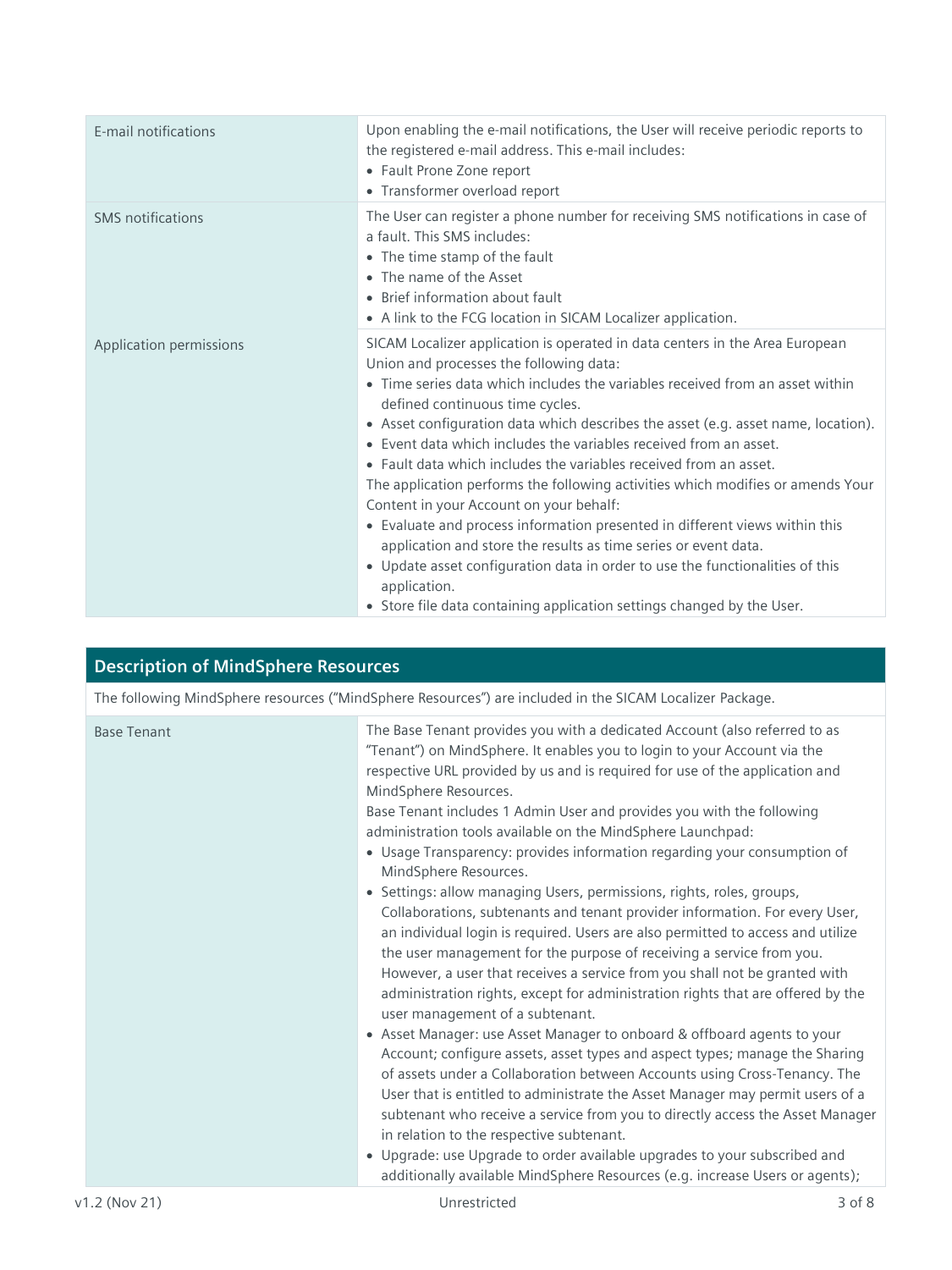|                              | get an overview of your requested and completed upgrades; manage pending<br>upgrade requests (authorized Users only).                                                                                                                                                                                                                                                                                                                                                                                                                                                                                                                                                                                                                                                                                                                                                                                                                                                                                                             |
|------------------------------|-----------------------------------------------------------------------------------------------------------------------------------------------------------------------------------------------------------------------------------------------------------------------------------------------------------------------------------------------------------------------------------------------------------------------------------------------------------------------------------------------------------------------------------------------------------------------------------------------------------------------------------------------------------------------------------------------------------------------------------------------------------------------------------------------------------------------------------------------------------------------------------------------------------------------------------------------------------------------------------------------------------------------------------|
| User                         | It allows a defined number of Users to access your Account and use the<br>application.                                                                                                                                                                                                                                                                                                                                                                                                                                                                                                                                                                                                                                                                                                                                                                                                                                                                                                                                            |
| Agent                        | An agent is a software as part of a hardware device (e.g. SICAM FCG) or in the<br>form of an application provided by Siemens or a Third Party which you connect<br>to your Account and which can ingest data into your Account and send data to<br>one or more asset instances.                                                                                                                                                                                                                                                                                                                                                                                                                                                                                                                                                                                                                                                                                                                                                   |
| Asset Type                   | Asset type describes the type of an asset (e.g. SICAM FCG) including one or<br>several attributes. An asset type is a template that describes the attributes of a<br>homogenous group of physical or logical assets, which is used for asset<br>modeling.<br>An asset type is a grouping of assets with common characteristics that<br>distinguish those assets as a group or class.                                                                                                                                                                                                                                                                                                                                                                                                                                                                                                                                                                                                                                              |
| Asset Instance               | Asset instance reflects a physical and/or logical device within your Account, e.g.<br>a specific silo within a plant would be an asset instance. Each instance belongs<br>to an asset type. (e.g. SICAM FCG).                                                                                                                                                                                                                                                                                                                                                                                                                                                                                                                                                                                                                                                                                                                                                                                                                     |
| Time Series Data Ingest Rate | Time series data ingest rate represents the rate at which the sensor data is<br>ingested into the Platform (e.g. measured values, faults / events registered in<br>SICAM FCG). Data ingest is based on number of assets, number of variables per<br>asset, size per variable including overhead, read cycle interval and sending<br>frequency. This depends on the size of the requests containing time series sent<br>from the customer to the Platform. Time series data ingest rate is restricted to a<br>maximum of 100 KB/s per asset.                                                                                                                                                                                                                                                                                                                                                                                                                                                                                       |
| Time Series Data Storage     | Time series data storage represents the total volume of time series data (e.g.<br>measured values, faults / events registered in SICAM FCG) ingested and stored in<br>the Platform for an Account.                                                                                                                                                                                                                                                                                                                                                                                                                                                                                                                                                                                                                                                                                                                                                                                                                                |
| Notifications                | Sending SMS and/or e-mails leverages the MindSphere Notification Service. The<br>terms and conditions set out in the MindSphere Supplemental Terms for<br>Notification Service available on www.mindsphere.io/terms also apply to your<br>use of notifications. With respect to SMS notification the number of notifications<br>added to the Package determines how many SMS notifications you can trigger in<br>total each month.                                                                                                                                                                                                                                                                                                                                                                                                                                                                                                                                                                                                |
| <b>IoT File Storage</b>      | IoT File storage represents the total volume of files (e.g. Firmware files and<br>configuration files) uploaded and stored in the Platform for an Account.                                                                                                                                                                                                                                                                                                                                                                                                                                                                                                                                                                                                                                                                                                                                                                                                                                                                        |
| Subtenants                   | A subtenant is a certain limited resource of a tenant and represents a subpart of<br>your own real-world organization or the real-world organization of a third party<br>that receives a service from you. It is also used to assign applications and access<br>to applications.<br>Subtenants can be ordered by activating the SICAM Localizer Package Subtenant<br>Upgrade within SICAM Localizer application and can be used by you to provide<br>your customers with the SICAM Localizer Package as part of OEM Services as<br>described in the Specific Terms for MindAccess IoT Value Plan available on<br>www.mindsphere.io/terms. If you provide your customers with OEM Services,<br>the Specific Terms for MindAccess IoT Value Plan available on<br>www.mindsphere.io/terms shall apply accordingly as if you had subscribed to a<br>MindAccess IoT Value Plan. In particular, your customer contract must, at a<br>minimum, contain the full substance of the Minimum Terms (including the<br>Acceptable Use Policy). |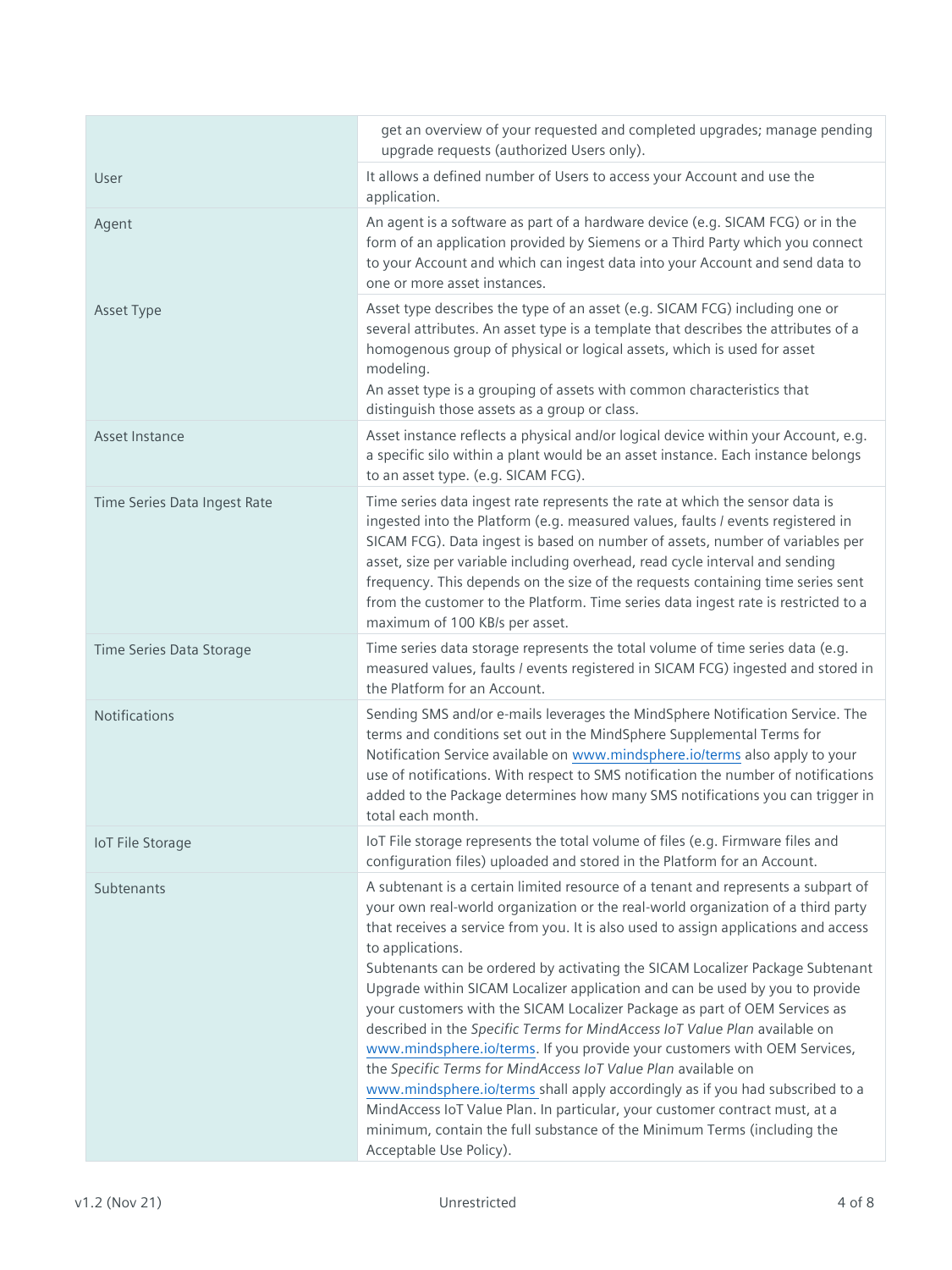## **SICAM Localizer Package Size Overview**

| <b>Base subscription</b> | <b>SICAM Localizer Package Starter</b>                                                                          |
|--------------------------|-----------------------------------------------------------------------------------------------------------------|
|                          | The MindSphere Percurses included in SICAM Localizer Package Starter are suitable to connect 5 SICAM ECC device |

The MindSphere Resources included in SICAM Localizer Package Starter are suitable to connect 5 SICAM FCG devices to the Platform.

| <b>SICAM Localizer application</b>                |                                                               |
|---------------------------------------------------|---------------------------------------------------------------|
| Base Tenant <sup>1</sup>                          | ✓                                                             |
| <b>Users</b>                                      | 5                                                             |
| Agents                                            | 5                                                             |
| <b>Asset Types</b>                                | 4                                                             |
| Asset Instances                                   | 5                                                             |
| Time Series Data Ingest Rate                      | $0.05$ KB/s                                                   |
| Time Series Data Storage                          | $11.5$ GB                                                     |
| <b>IoT File Storage</b>                           | 0.5GB                                                         |
| Notifications per month                           | 40 SMS notifications (corresponds to 20 Notification Modules) |
| <b>MindSphere Resources upgrade</b><br>(optional) | <b>SICAM Localizer Package Station Upgrade</b>                |
| Fee                                               | $6 \in$ /month <sup>2</sup>                                   |

The SICAM Localizer Package Station Upgrade contains the following additional MindSphere Resources and is suitable to connect 1 additional SICAM FCG to the Platform. This upgrade can only be activated within the SICAM Localizer application.

| Agents                                     | 1 additional Agent                                   |
|--------------------------------------------|------------------------------------------------------|
| Asset Instances                            | additional Asset Instance                            |
| Time Series Data Ingest Rate               | 0.01KB/s additional Time Series Data Ingest Rate     |
| Time Series Data Storage                   | 0.5GB additional Times Series Data Storage           |
| MindSphere Resources upgrade<br>(optional) | <b>SICAM Localizer Package Notifications Upgrade</b> |
| Fee                                        | 1 €/month <sup>2</sup>                               |

The SICAM Localizer Package Notifications Upgrade contains the following (additional) MindSphere Resources and is suitable to send 50 (additional) SMS Notifications. This upgrade can only be activated within the SICAM Localizer application.

| Notifications per month                                                                                                                                                                                                    | 50 additional SMS notifications (corresponds to 25 Notification Modules) |
|----------------------------------------------------------------------------------------------------------------------------------------------------------------------------------------------------------------------------|--------------------------------------------------------------------------|
| MindSphere Resources upgrade<br>(optional)                                                                                                                                                                                 | <b>SICAM Localizer Package Subtenant Upgrade</b>                         |
| Fee                                                                                                                                                                                                                        | 9 $\epsilon$ /month <sup>2</sup>                                         |
| The SICAM Localizer Package Subtenant Upgrade contains the following MindSphere Resources and is suitable to add 1<br>Subtenant to your Tenant. This upgrade can only be activated within the SICAM Localizer application. |                                                                          |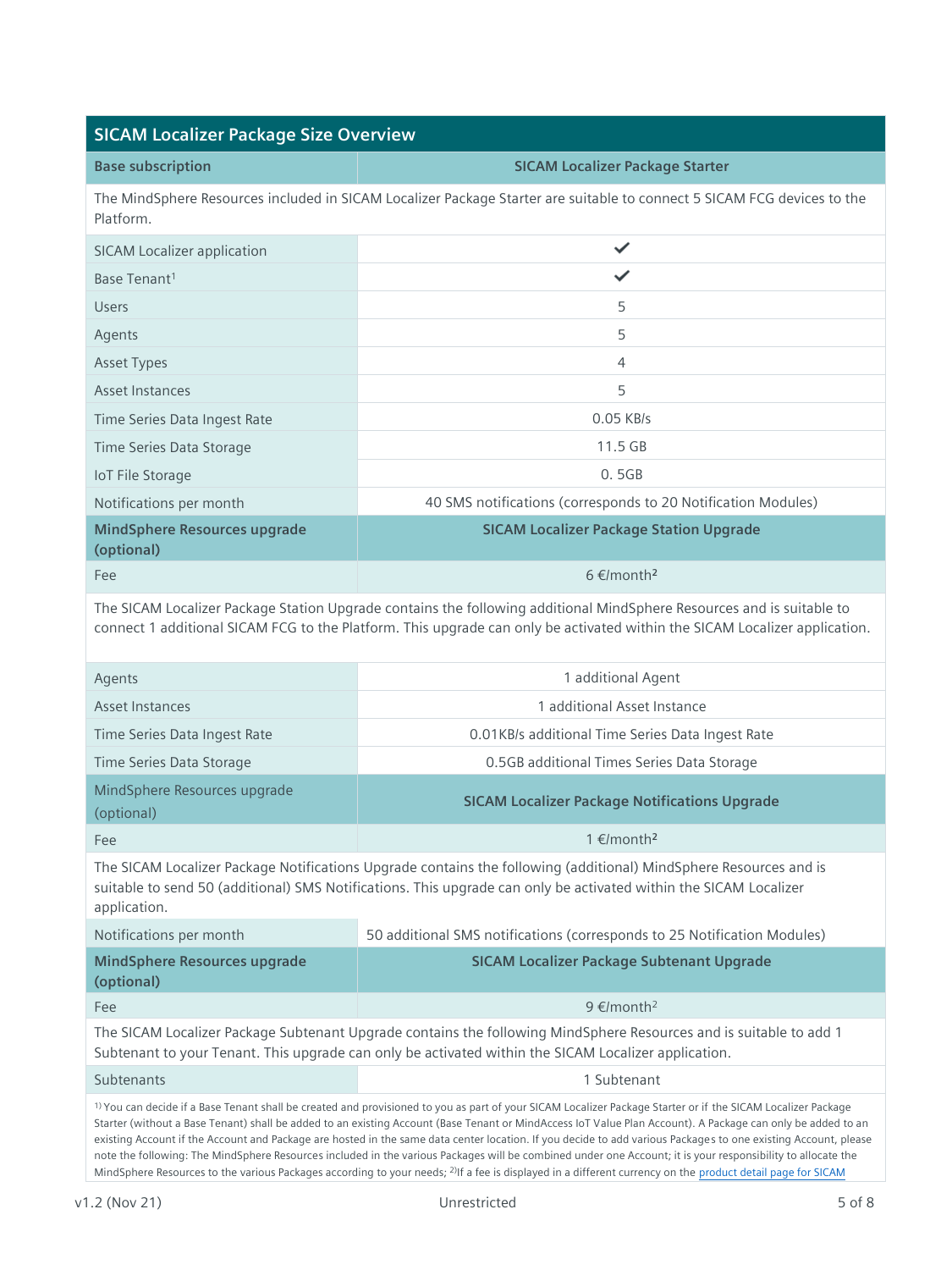[Localizer Package](https://www.dex.siemens.com/mindsphere/applications/sicam-localizer-package-starter) Starter on <http://www.mindsphere.io/store> in your country of residence at the date of activating the SICAM Localizer Package Station Upgrade, such displayed fee will be charged.

| <b>Specific Terms</b>                                        |                                                                                                                                                                                                                                                                                                                                                                                                                                                                                                                                                                                                                                                                                                                                                                                                                                                                                                                                                                           |
|--------------------------------------------------------------|---------------------------------------------------------------------------------------------------------------------------------------------------------------------------------------------------------------------------------------------------------------------------------------------------------------------------------------------------------------------------------------------------------------------------------------------------------------------------------------------------------------------------------------------------------------------------------------------------------------------------------------------------------------------------------------------------------------------------------------------------------------------------------------------------------------------------------------------------------------------------------------------------------------------------------------------------------------------------|
| Subscription Term for base subscription,<br>termination      | The initial Subscription Term for SICAM Localizer Package Starter is 12 months.<br>Following expiration of the preceding Subscription Term, the subscription<br>automatically renews with a Subscription Term of 12 months at the then-current<br>terms made available under www.mindsphere.io/terms, unless either Party<br>notifies the other Party at least 60 days prior to the then-current expiration date<br>that it has elected not to renew.<br>Upon expiration of the Subscription Term for SICAM Localizer Package Starter<br>without renewal, any upgraded MindSphere Resources will also be deactivated<br>and cannot be used any longer.                                                                                                                                                                                                                                                                                                                    |
| MindSphere Resources upgrade,<br>activation and deactivation | Any of the upgrades described herein may be activated or deactivated within the<br>application at any time during a valid Subscription Term for SICAM Localizer<br>Package Starter.                                                                                                                                                                                                                                                                                                                                                                                                                                                                                                                                                                                                                                                                                                                                                                                       |
| <b>Payment Terms</b>                                         | The subscription fee for SICAM Localizer Package Starter is charged yearly in<br>advance.<br>Upon activation and until deactivation of the SICAM Localizer Package Station<br>Upgrade and/or the SICAM Localizer Package Notifications Upgrade within the<br>application, the fee for the relevant upgrade is charged on a daily basis monthly<br>in arrears.                                                                                                                                                                                                                                                                                                                                                                                                                                                                                                                                                                                                             |
| Data center location                                         | Your Content processed by the MindSphere Resources is stored at rest in Area<br>European Union as set out in the MindSphere Supplemental Terms available on<br>www.mindsphere.io/terms.                                                                                                                                                                                                                                                                                                                                                                                                                                                                                                                                                                                                                                                                                                                                                                                   |
| Adaptation of fees                                           | The fees during any renewed Subscription Term will be the same as during the<br>immediately prior Subscription Term, unless we notify you of a Fee Change at<br>least 90 days prior to the end of the then-current Subscription Term, in which<br>case the communicated Fee Change will be effective upon subscription renewal.<br>During the Subscription Term, we may change or add new fees (collectively<br>referred to as "Fee Change") due to and to the extent required to reflect: (i)<br>changes in the quality or functionalities of the Service; (ii) material changes in<br>market conditions; (iii) general increases in wages or other employment costs;<br>and/or (iv) changes in procurement costs due to price changes made by our<br>suppliers, in each case to the extent that the changes affect our provision of the<br>agreed Service. We will notify you of any Fee Change at least 60 days in advance<br>of the effective date of the Fee Change. |
| Service Level Agreement                                      | The Monthly Uptime Percentage for the SICAM Localizer Package is 90%. Monthly<br>Uptime Percentage is defined in the MindSphere Supplemental Terms available<br>on www.mindsphere.io/terms.                                                                                                                                                                                                                                                                                                                                                                                                                                                                                                                                                                                                                                                                                                                                                                               |
| Data use rights                                              | During and after the Subscription Term, Siemens and its business partners may<br>use Collected Data for Siemens' internal purposes, e.g. development and<br>improvement of products and services. Use of Collected Data in accordance with<br>this Section will be at Siemens' risk. Should Siemens divest substantially all of its<br>assets of a business or should an Affiliate cease to be an Affiliate of Siemens AG,<br>the purchaser of the divested business or the former Affiliate, respectively, may<br>use the Collected Data received by such business or Affiliate before divestment,<br>only as permitted in this Product Sheet and Specific Terms.<br>"Collected Data" means the following data collected by this application:<br>• Asset configuration data (asset name, location).                                                                                                                                                                      |
| v1.2 (Nov 21)                                                | • Time series data relating to device operation and configuration.<br>Unrestricted<br>6 of 8                                                                                                                                                                                                                                                                                                                                                                                                                                                                                                                                                                                                                                                                                                                                                                                                                                                                              |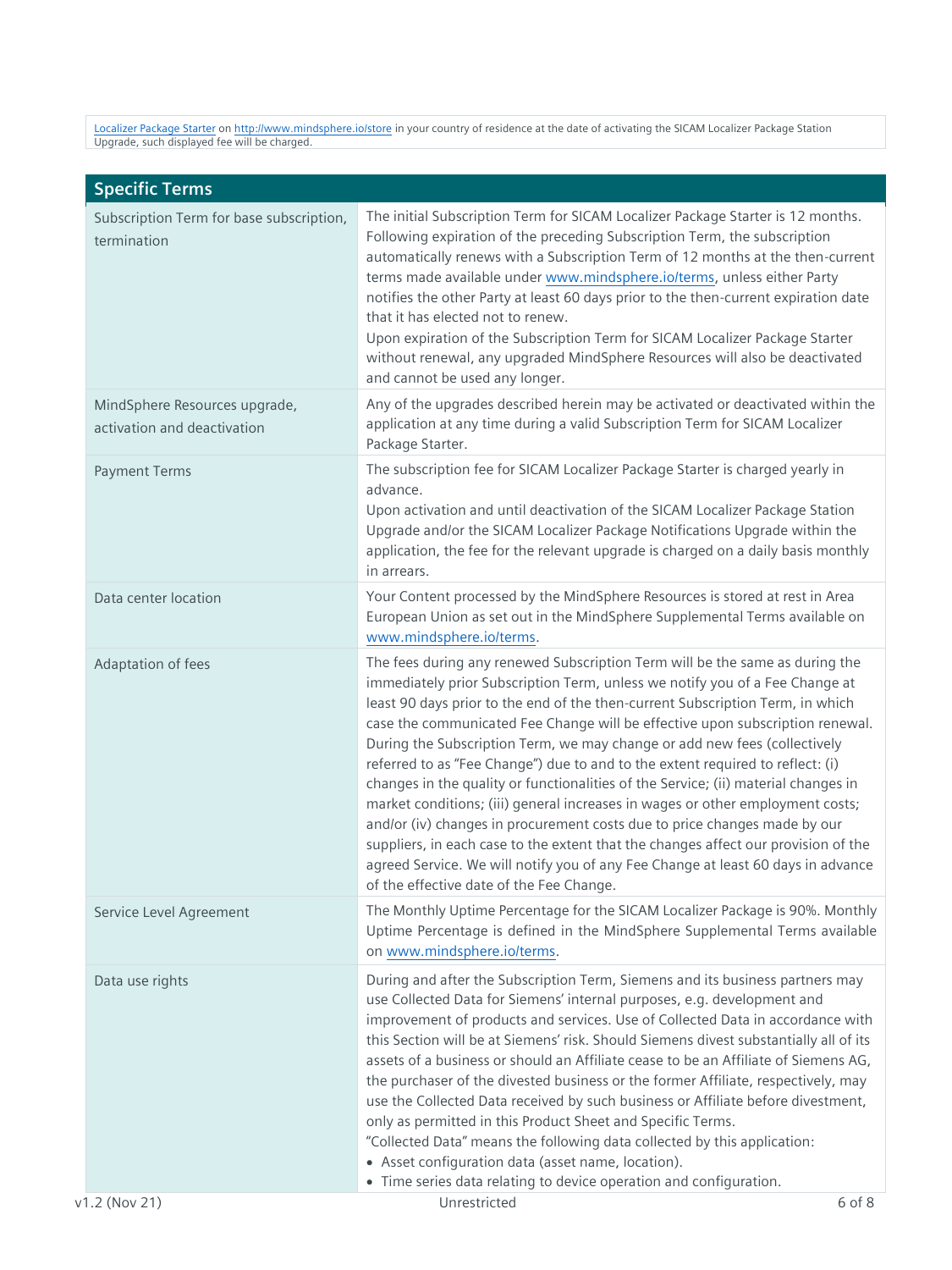|                                                           | • Event data relating to device operation.<br>• File data relating to device operation and configuration.<br>• Processed data (KPIs, histograms, events, comments, plans).<br>• Logs without personal data (app log, system log).<br>You acknowledge that Collected Data may include copies made by the application<br>from certain parts of Your Content for use in accordance with this Product Sheet<br>& Specific Terms.                                                                                                                                                                                                                                                                                                                                                                                                                                                                                                                                                                                                                                                                                                                                                                                                                                                                                                                                                                                                                                                                                             |
|-----------------------------------------------------------|--------------------------------------------------------------------------------------------------------------------------------------------------------------------------------------------------------------------------------------------------------------------------------------------------------------------------------------------------------------------------------------------------------------------------------------------------------------------------------------------------------------------------------------------------------------------------------------------------------------------------------------------------------------------------------------------------------------------------------------------------------------------------------------------------------------------------------------------------------------------------------------------------------------------------------------------------------------------------------------------------------------------------------------------------------------------------------------------------------------------------------------------------------------------------------------------------------------------------------------------------------------------------------------------------------------------------------------------------------------------------------------------------------------------------------------------------------------------------------------------------------------------------|
| Third Party Terms                                         | The application contains Third Party services, including open source software, or<br>software-related managed services, which are subject to additional or different<br>terms, license rights, or require certain notices by their licensor, which we are<br>obliged to pass on to you as your licensor and to which you agree to abide<br>("Third Party Terms").<br>The Third-Party Terms are made available via the following web link:<br>https://sie.ag/MindSphere-ThirdParty_SICAMLocalizer.<br>In order to offer you certain location-based functions, we may use "Google<br>Maps" (e.g. to display the asset's position or to let you obtain directions to your<br>local Siemens point of contact). When you use Google Maps in a country of the<br>European Economic Area or Switzerland, your personal data will be processed by<br>Google Ireland Ltd., Gordon House, Barrow Street, Dublin 4, Ireland, otherwise<br>by Google LLC, 1600 Amphitheatre Parkway, Mountain View, CA 94043, USA<br>(each referred to as "Google"). The processed personal data may include, inter<br>alia, your device's IP address and your location. Location data can only be<br>processed if you granted permission to access, or actively provided your location<br>data within the SICAM Localizer application.<br>The data controller responsible for the processing of your personal data in<br>connection with Google Maps is Google; Google's privacy notice can be found at<br>https://www.google.com/policies/privacy. |
| Changes to the Product Sheet and<br><b>Specific Terms</b> | We may update this document from time to time during a Subscription Term in<br>order to reflect any changes agreed with or imposing by our subcontractors<br>(including changes in open software license terms) or when we introduce new<br>MindSphere Resources, features, supplements, enhancements or capabilities<br>(e.g. that were not previously included with the subscription but added for no<br>additional fee). Changes shall become binding upon release of a new version for<br>this document on www.mindsphere.io/terms.                                                                                                                                                                                                                                                                                                                                                                                                                                                                                                                                                                                                                                                                                                                                                                                                                                                                                                                                                                                  |
| Support                                                   | Support is available 24 hours a day in English and German. Support requests can<br>be addressed to the Customer Support Center (CSC) of Siemens:<br>Phone: +49 911 2155 4466<br>For more information, refer to<br>https://new.siemens.com/global/en/products/energy/contact.html                                                                                                                                                                                                                                                                                                                                                                                                                                                                                                                                                                                                                                                                                                                                                                                                                                                                                                                                                                                                                                                                                                                                                                                                                                         |

| <b>Export Control Regulations</b>                                    |   |  |
|----------------------------------------------------------------------|---|--|
| Applicable for SICAM Localizer application and MindSphere Resources. |   |  |
| AL                                                                   | N |  |
| <b>FCCN</b>                                                          | N |  |